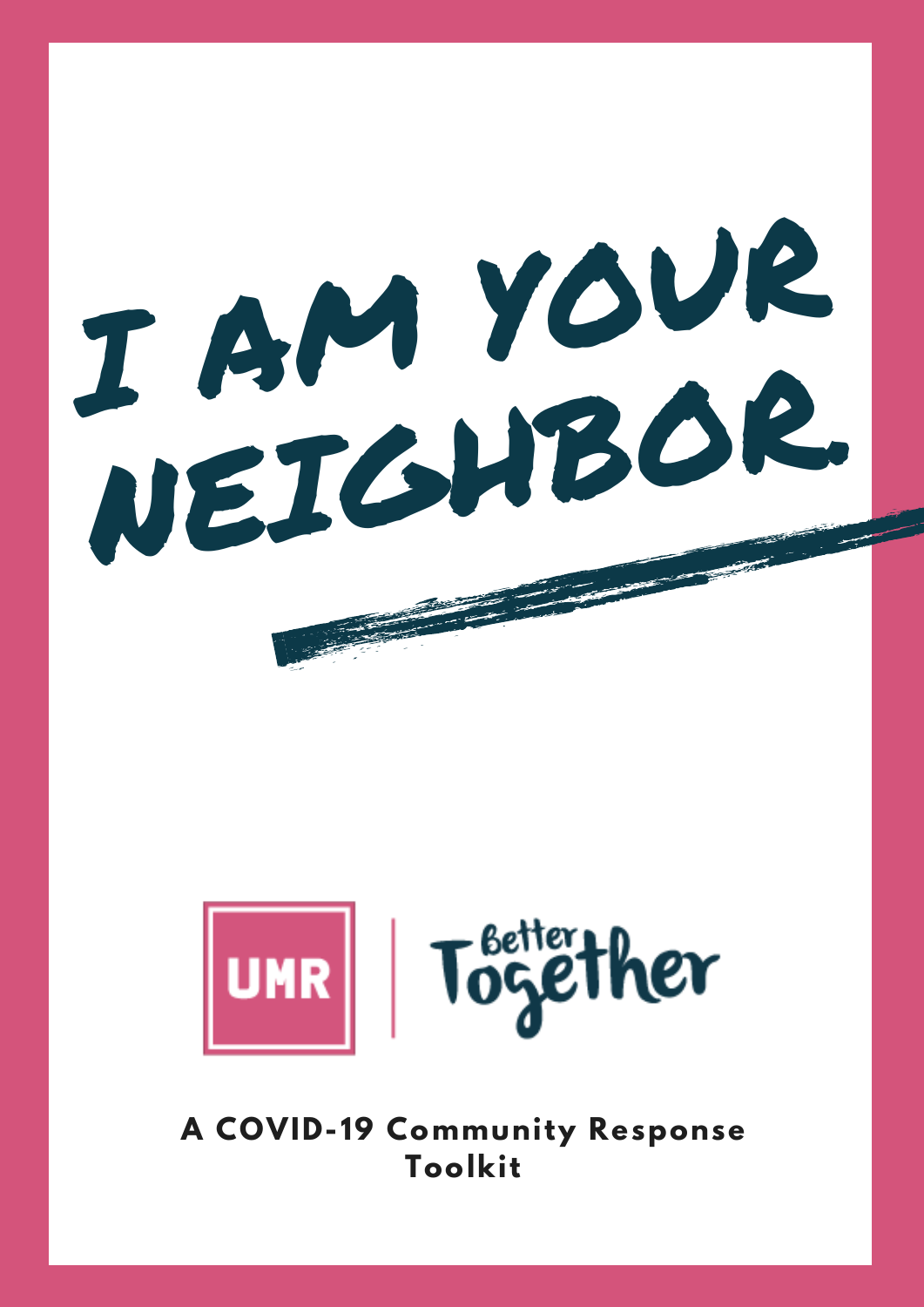## **#IAMYOURNEIGHBOR**

UMR has been serving communities across the U.S. and abroad for more than 6 years. During the recent COVID-19 pandemic, we have been receiving an overwhelming amount of requests from our volunteers to help their communities during these hard times. To help our volunteers, UMR has launched the "I Am Your Neighbor" initiative. This includes a step-by-step guide for our volunteers on how to get involved in this time of crisis. To register, please complete THIS [FORM](https://docs.google.com/forms/d/1Fgx-f9NhFLUTgFtbRfIzcYfaYzYI6-nNknAEGmPoYNs/edit)

### OUR MISSION

To help underserved and marginalized communities build their capacity towards resilience.

#### OUR VISION

To become the organization of choice for improving lives worldwide.

#### OUR APPROACH

•Respect the Dignity of the Beneficiaries

<sup>•</sup>Robust Project Design

<sup>•</sup>Innovative Community Solutions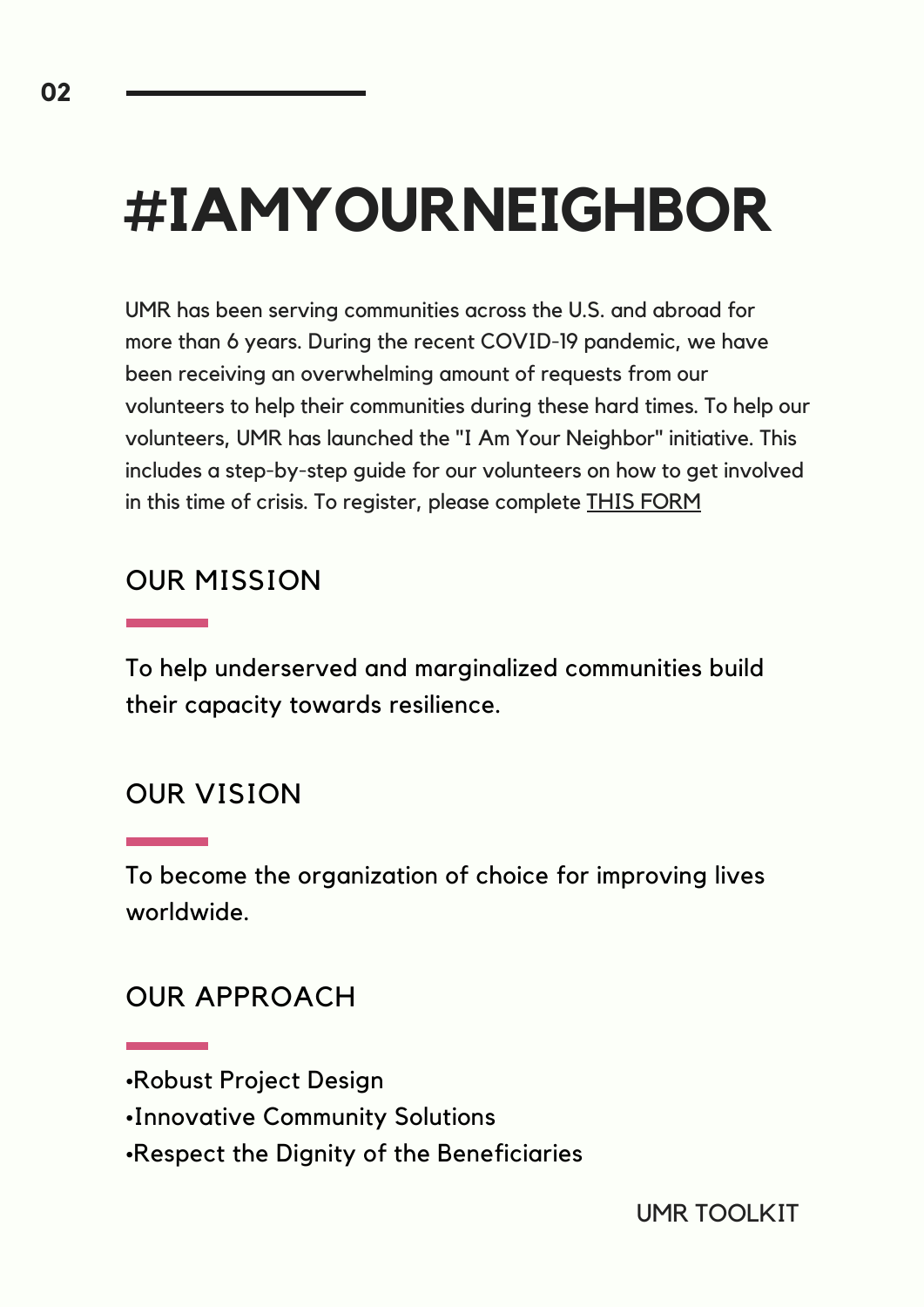## **How to Get Started**

*Before you can begin serving your community, here are a few things to keep in mind:*

- Always abide by local and federal guidelines and restrictions
- There are many ways of helping others without putting yourself at risk
- Get creative -- think of new ways to reach people in need
- Always treat everyone with dignity and respect
- Use this as an opportunity to build bridges and provide support to your community
- Let us know how we can help! Reach out to us at info@umrelief.org

# **A Step by Step Guide**

### **STEP 1:**

## **START WITH YOUR FAMILY**

- Make sure the people in your immediate circle are taking the necessary precautions set forth by authorities.
- If you have older family members, urge them to stay indoors.
- If you have younger siblings, encourage them to practice good hygiene and reassure them that there is no need to panic or be afraid.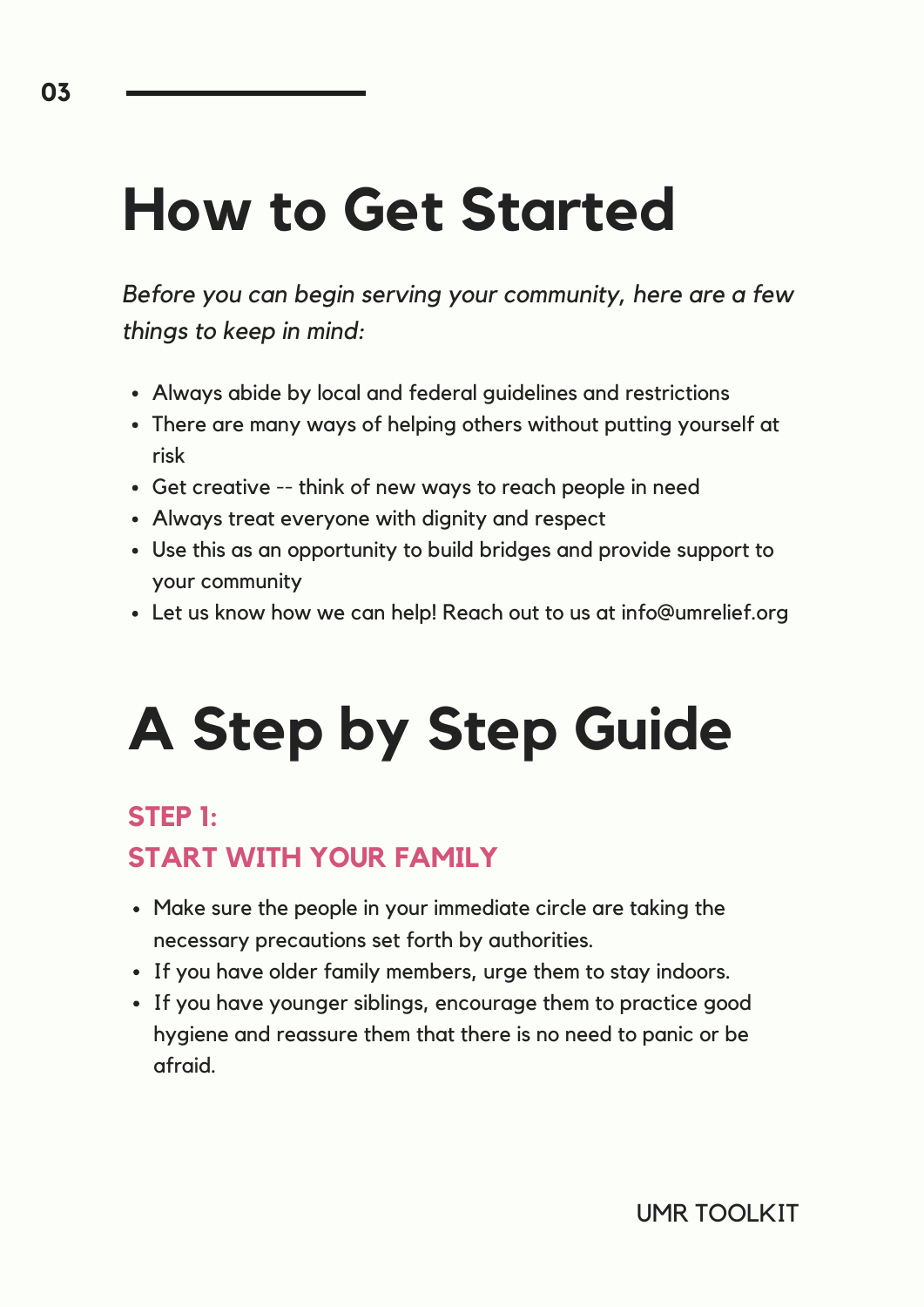## **STEP 2: IDENTIFY THE NEEDS**

*When supporting a community, first identify the needs, and then start small.*

### **STEP 3: BUILD YOUR NETWORK**

- Community action works #BetterTogether. Gather some friends, extended family members and neighbors and (virtually) collaborate.
- Having a team helps you stay accountable, and can make your work easier.
- When creating a network, you may realize that you have more resources than you originally thought.
- Whether it is your building, your street, your school, or your town, building a network of community volunteers can take time. Don't be discouraged.

Here are a few ideas to help you jumpstart your team:

- 1. Go through your phone contacts -- remember that friend you made 2 years ago? Check in with them!
- 2. Reach out to people via email -- you probably have a lot of contacts in your inbox! Former classmates? Work colleagues? Check!
- 3. Use social media -- this can be the easiest way to connect virtually! Use apps to help open lines of communication and create online groups.
- Check list-serves -- parents may be on special mailing lists for 4. sports clubs, or their children's schools.
- 5. Post flyers -- if you have access to a piece of paper and some art supplies, get creative! Post these flyers in your building or around your neighborhood.

UMR TOOLKIT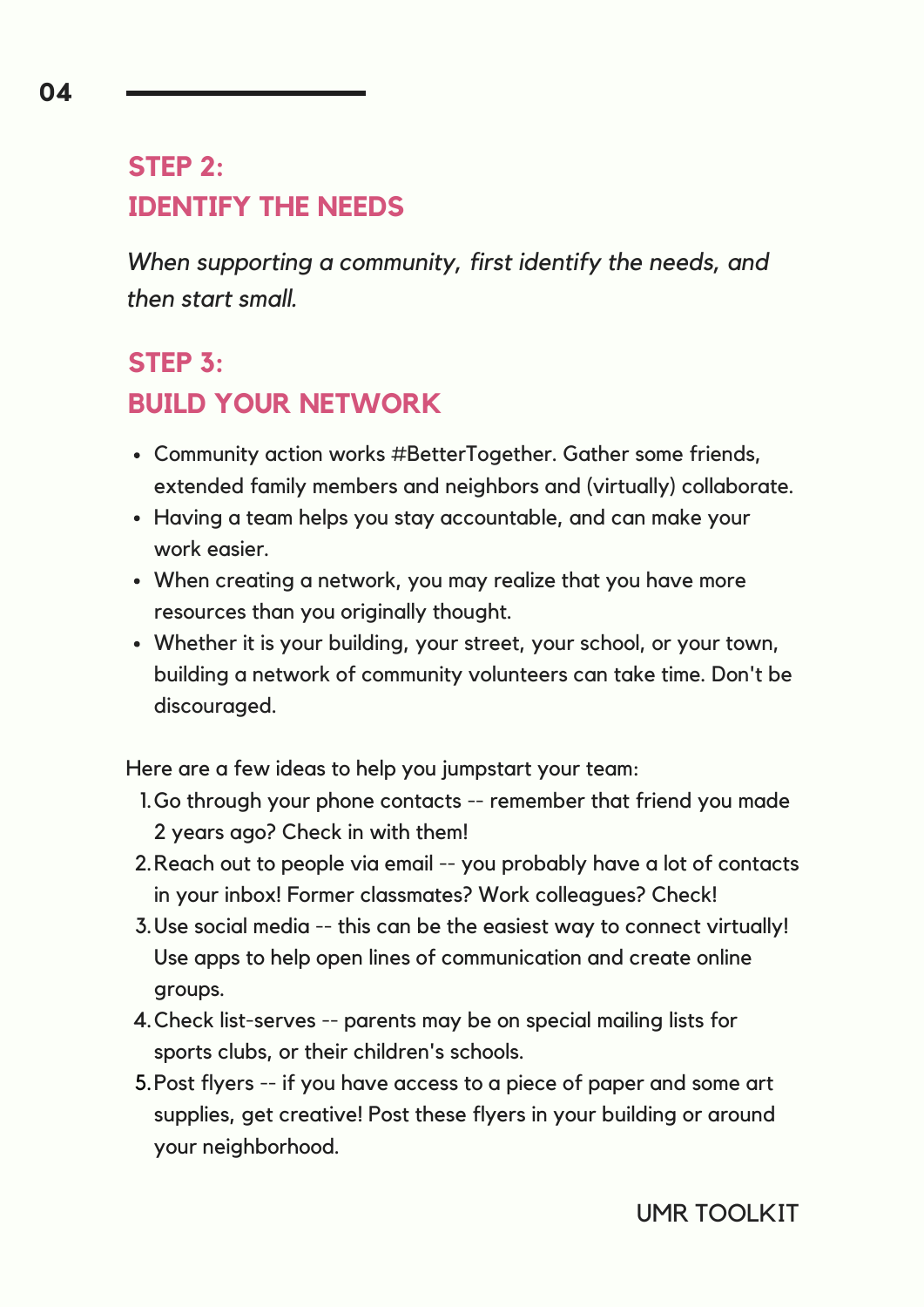### **INVITATION TEMPLATE**

"Hello! I'm [NAME] and I live [in your building/on your block/in your neighborhood] and this is my number: [PHONE #].

I'm reaching out because I am working with a nonprofit organization called UMR on their "I Am Your Neighbor" initiative. We are supporting our communities during COVID-19, and it's important for us to stay connected to each other so we can pool resources, share information, and help support one another.

I'm going to coordinate a group text or a phone call for our community.

Will you please reach out to me on my phone so we have your contact information? Thank you!"

## **STEP 4: BEGIN PLANNING**

*Once you have established a small group of awesome volunteers, hold a brainstorming session. This can be done via phone, email, video chat, and many other online resources! Here are some questions to get you started:*

- Introduce yourself -- keep a list of names of the people in your group, with their contact information like a phone number or email. Remember, only do this with people you trust.
- Ask them what special skills they have -- are they a teacher?
- Ask them what their daily schedules look like to get a better idea about how much time they can dedicate to your group.
- What are their needs? Are they or someone they know in need of assistance?

*It will take more than one discussion to get your team moving. Focus on building relationships with your team members, and take notes about what your team discussed. This can be done on something like a Google Form, and shared with the rest of your group. That way, you can all have access to what is going on, without having to meet in person!*

UMR TOOLKIT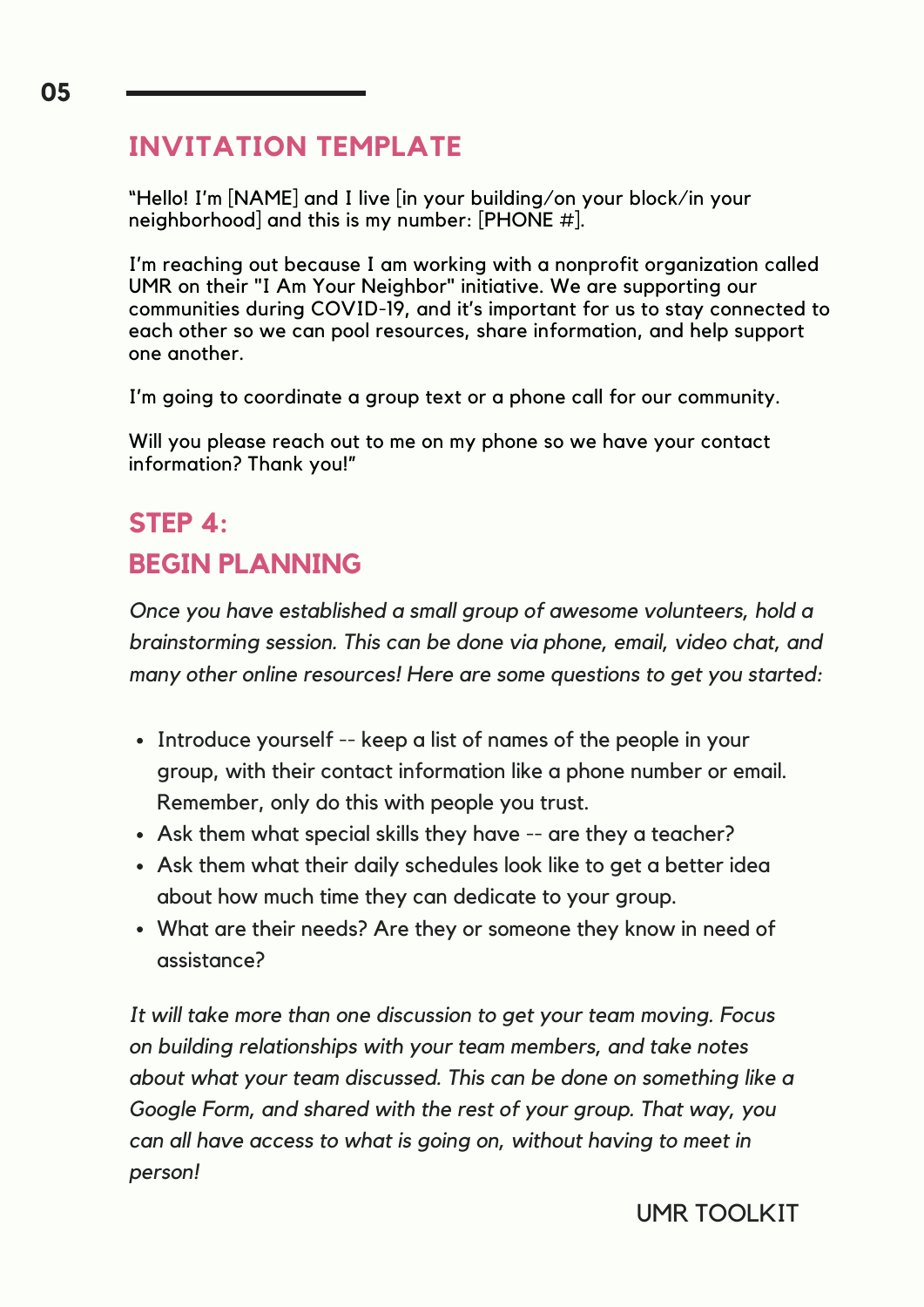## **STEP 5: SUPPORT EACH OTHER**

*Everyone in your community has different needs. Be respectful of people's time, level of commitment, financial situations, family environments, and health needs.*

- Food -- is there someone in your identified group or network that is in need of food assistance?
- Childcare -- as schools close, could you lend a hand to a neighbor by (virtually) helping with childcare? You could tutor them through online e-learning activities, watch a movie online together, teach them a new skill, etc. This is the time to be creative!
- Medicine -- is there someone who is afraid to pick up their essential medicine? Many places like CVS are offering delivery services. Connect them with a service and/or pick up their medicine if possible.
- Cleaning -- we all know there is a shortage of supplies at the grocery store. If you have extra, leave a pantry out for people to take what they need.
- Emotional support and socializing -- people who live alone may be suffering in silence. Reach out to them by picking up the phone and chatting! Something simple can go a long way.
- Language -- this world is filled with many people who speak many languages! However, in a crisis, this can leave people scared if they cannot understand the news or the precautionary messages from authorities. Translating and supporting those needs can be an easy way to comfort someone!
- Resources -- we are all in this together. But we also have limitations on how we can help. Locate the proper community resources and direct neighbors to where they can find professional help.

**06**